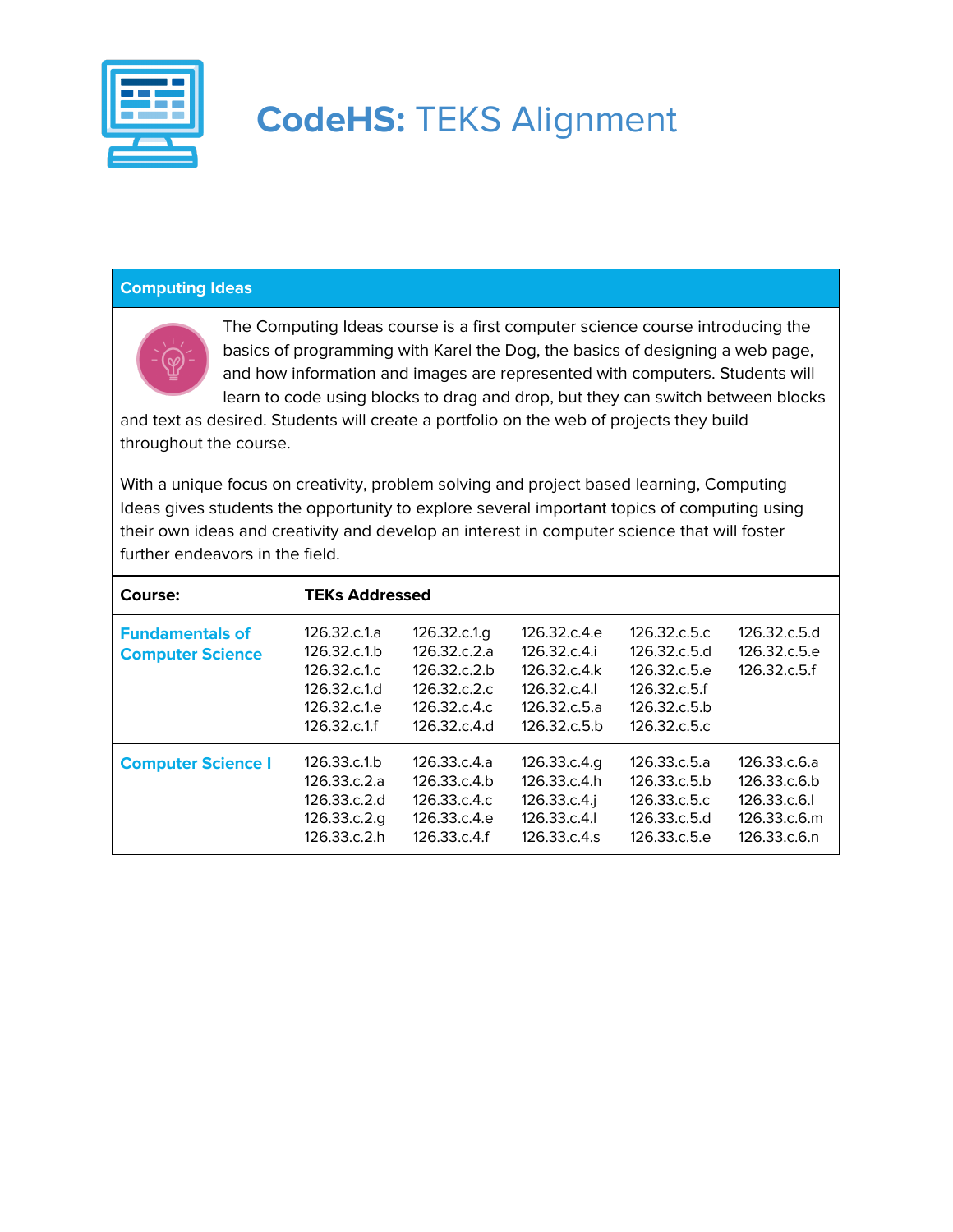

### **Web Design**



In today's world, web pages are the main medium for sharing ideas and information. Learning to design websites is an incredibly useful skill for any career path.

The CodeHS Web Design course is a project-based course that teaches students how to build their own web pages. Students will learn the languages HTML and CSS, and will create their own live homepages to serve as portfolios of their creations. By the end of this course, students will be able to explain how web pages are developed and viewed on the Internet, analyze and fix errors in existing websites, and create their very own multipage websites.

| <b>Course:</b>                                    | TEKs Addressed                                          |                                              |                                              |                                              |              |  |
|---------------------------------------------------|---------------------------------------------------------|----------------------------------------------|----------------------------------------------|----------------------------------------------|--------------|--|
| <b>Fundamentals of</b><br><b>Computer Science</b> | 126.32.c.1.a<br>126.32.c.1 <sub>b</sub><br>126.32.c.1.c | 126.32.c.1.e<br>126.32.c.1.f<br>126.32.c.1.g | 126.32.c.2.a<br>126.32.c.2.b<br>126.32.c.2.c | 126.32.c.3.b<br>126.32.c.4.a<br>126.32.c.4.b | 126.32.c.4.d |  |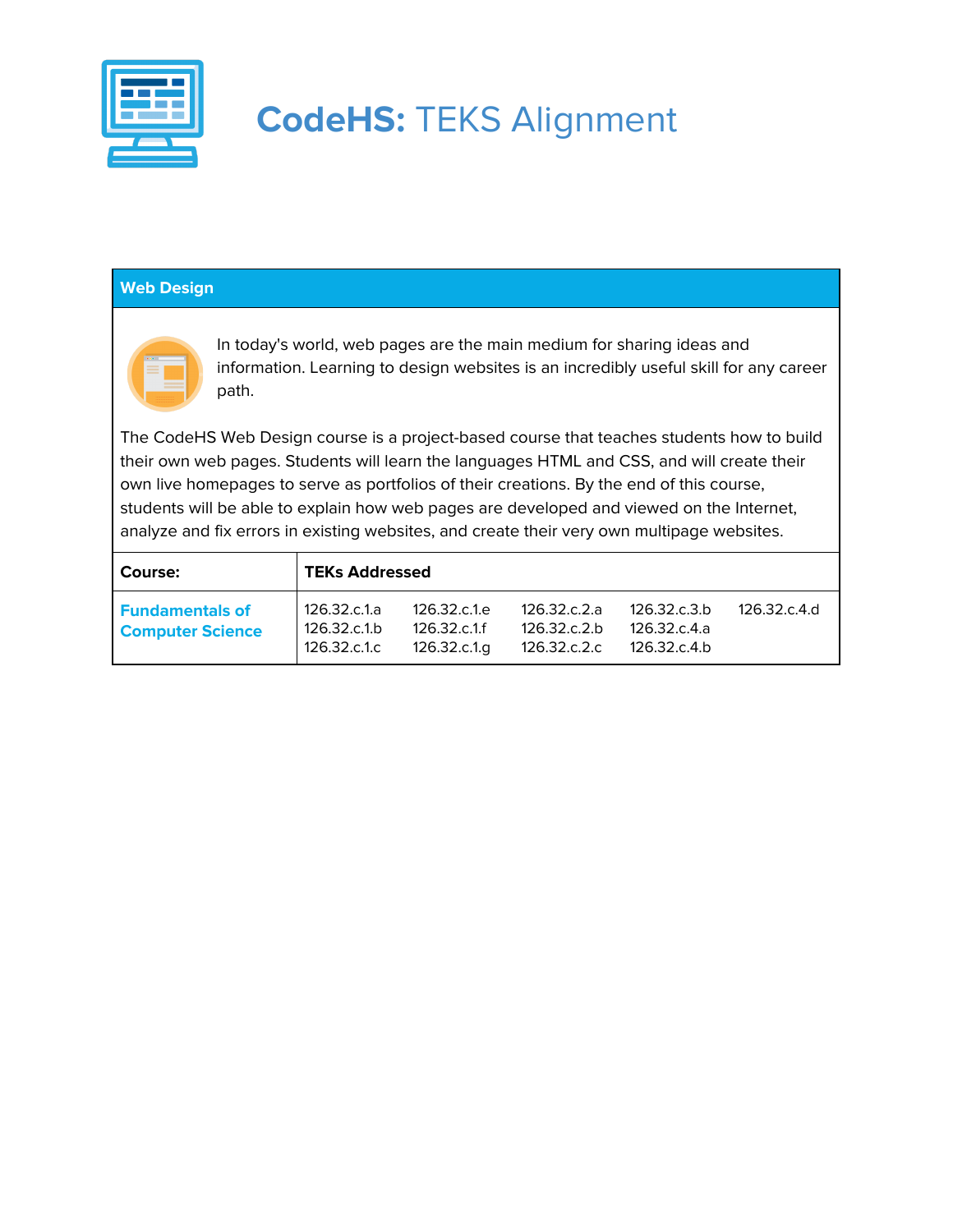

### **Introduction to Computer Science in JavaScript**



The CodeHS introduction to computer science curriculum teaches the foundations of computer science and basic programming, with an emphasis on helping students develop logical thinking and problem solving skills. Once students complete the CodeHS Introduction to Computer Science course, they will have learned material equivalent to a semester college introductory course

in Computer Science and be able to program in JavaScript.

| Course:                                           | <b>TEKs Addressed</b>                                                                                                        |                                                                                                                              |                                                                                                                              |                                                                                                                              |                                                                                                              |
|---------------------------------------------------|------------------------------------------------------------------------------------------------------------------------------|------------------------------------------------------------------------------------------------------------------------------|------------------------------------------------------------------------------------------------------------------------------|------------------------------------------------------------------------------------------------------------------------------|--------------------------------------------------------------------------------------------------------------|
| <b>Fundamentals of</b><br><b>Computer Science</b> | 126.32.c.1.b<br>126.32.c.1.c<br>126.32.c.1.d<br>126.32.c.1.f                                                                 | 126.32.c.2.a<br>126.32.c.2.b<br>126.32.c.4.d<br>126.32.c.4.e                                                                 | 126.32.c.4.f<br>126.32.c.4.g<br>126.32.c.4.h<br>126.32.c.4.i                                                                 | 126.32.c.4.k<br>$126.32.c.4.$ j<br>126.32.c.4.<br>126.32.c.4.m                                                               |                                                                                                              |
| <b>Computer Science I</b>                         | 126.33.c.2.a<br>126.33.c.2.b<br>126.33.c.2.d<br>126.33.c.2.f<br>126.33.c.2.h<br>126.33.c.4.a<br>126.33.c.4.b<br>126.33.c.4.c | 126.33.c.4.d<br>126.33.c.4.e<br>126.33.c.4.f<br>126.33.c.4.g<br>126.33.c.4.h<br>126.33.c.4.i<br>126.33.c.4.j<br>126.33.c.4.k | 126.33.c.4.l<br>126.33.c.4.m<br>126.33.c.4.n<br>126.33.c.4.o<br>126.33.c.4.p<br>126.33.c.4.q<br>126.33.c.4.s<br>126.33.c.4.u | 126.33.c.4.y<br>126.33.c.4.w<br>126.33.c.6.e<br>126.33.c.6.f<br>126.33.c.6.h<br>126.33.c.6.i<br>126.33.c.6.j<br>126.33.c.6.k | 126.33.c.6.o<br>126.33.c.6.p<br>126.33.c.6.q<br>126.33.c.6.r<br>126.33.c.6.s<br>126.33.c.6.t<br>126.33.c.6.u |
| <b>Computer Science II</b>                        | 126.34.c.1.a<br>126.34.c.1.b<br>126.34.c.1.c<br>126.34.c.1f<br>126.34.c.1.h                                                  | 126.34.c.2.b<br>126.34.c.2.d<br>126.34.c.3.d<br>126.34.c.3.e<br>126.34.c.3.f                                                 | 126.34.c.3.h<br>126.34.c.4.a<br>126.34.c.4.b<br>126.34.c.4.c<br>126.34.c.4.d                                                 | 126.34.c.4.e<br>126.34.c.4.l<br>126.34.c.4.n<br>126.34.c.4.<br>126.34.c.4.r                                                  | 126.34.c.4.s<br>126.34.c.4.cc                                                                                |